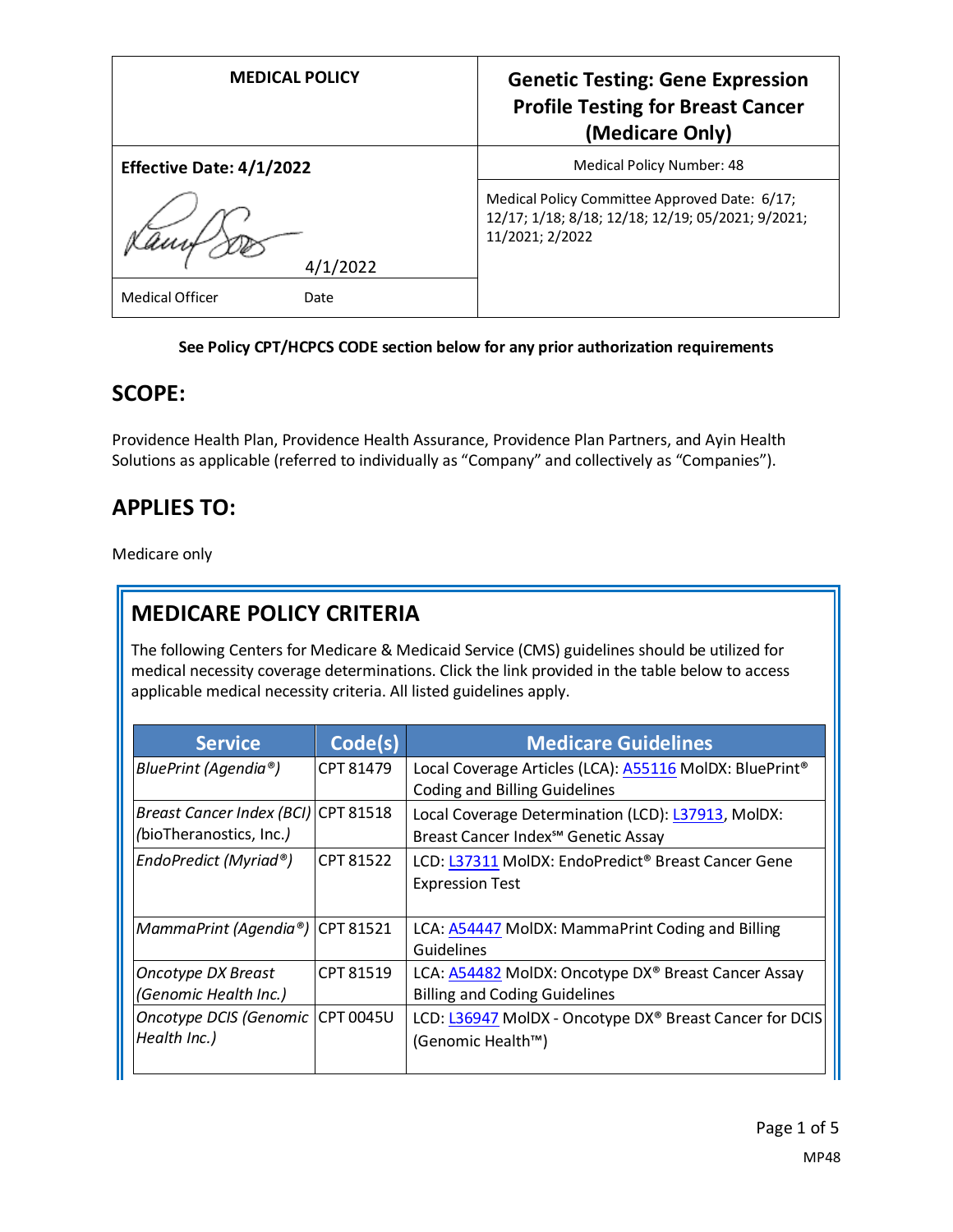#### **MEDICAL POLICY Genetic Testing:**

#### **Gene Expression Profile Testing for Breast Cancer (Medicare Only)**

| Prosigna (PAM50)<br>(NanoString<br>Technologies Inc.)            | CPT 81520 | LCD: L36386 MolDX: Breast Cancer Assay: Prosigna                                     |
|------------------------------------------------------------------|-----------|--------------------------------------------------------------------------------------|
| DCISionRT <sup>®</sup> (Prelude<br>Corp., California)<br>(0295U) | Varies    | These tests are considered not medically necessary, based<br>on Medicare guidelines. |
| TargetPrint® (Agendia®;<br>California)                           |           | See "Policy Guidelines" below.                                                       |
| BreastOncPx™ (LabCorp;<br>headquartered in North<br>Carolina)    |           |                                                                                      |
| BreastPRS™ (Signal<br>Genetics; California)                      |           |                                                                                      |
| Mammostrat® (Clarient<br>Diagnostic Services;<br>California)     |           |                                                                                      |

In the absence of a Medicare coverage policy or guidance (e.g., manual, national coverage determination [NCD], local coverage determination [LCD] article [LCA], etc.), Medicare guidelines allow a Medicare Advantage Organization (MAO) to make coverage determinations, applying an objective, evidence-based process, based on authoritative evidence. (Medicare IOM Pub. No. 100- 16, Ch. 4, §90.5) Therefore, the commercial medical policy**,** Genetic Testing: **Gene Expression Profile Testing for Breast Cancer (All Lines of Business Except Medicare)** applies to the following services:

- BreastOncPx™ (LabCorp)
- BreastPRS™ (Signal Genetics)
- Mammostrat® (Clarient Diagnostic Services)
- Molecular Grade Index (AviaraDx, Inc.)
- TargetPrint® (Agendia®)
- Theralink® Reverse Phase Protein Array (RPPA) (Theralink® Technologies, Inc.) (Code 0249U)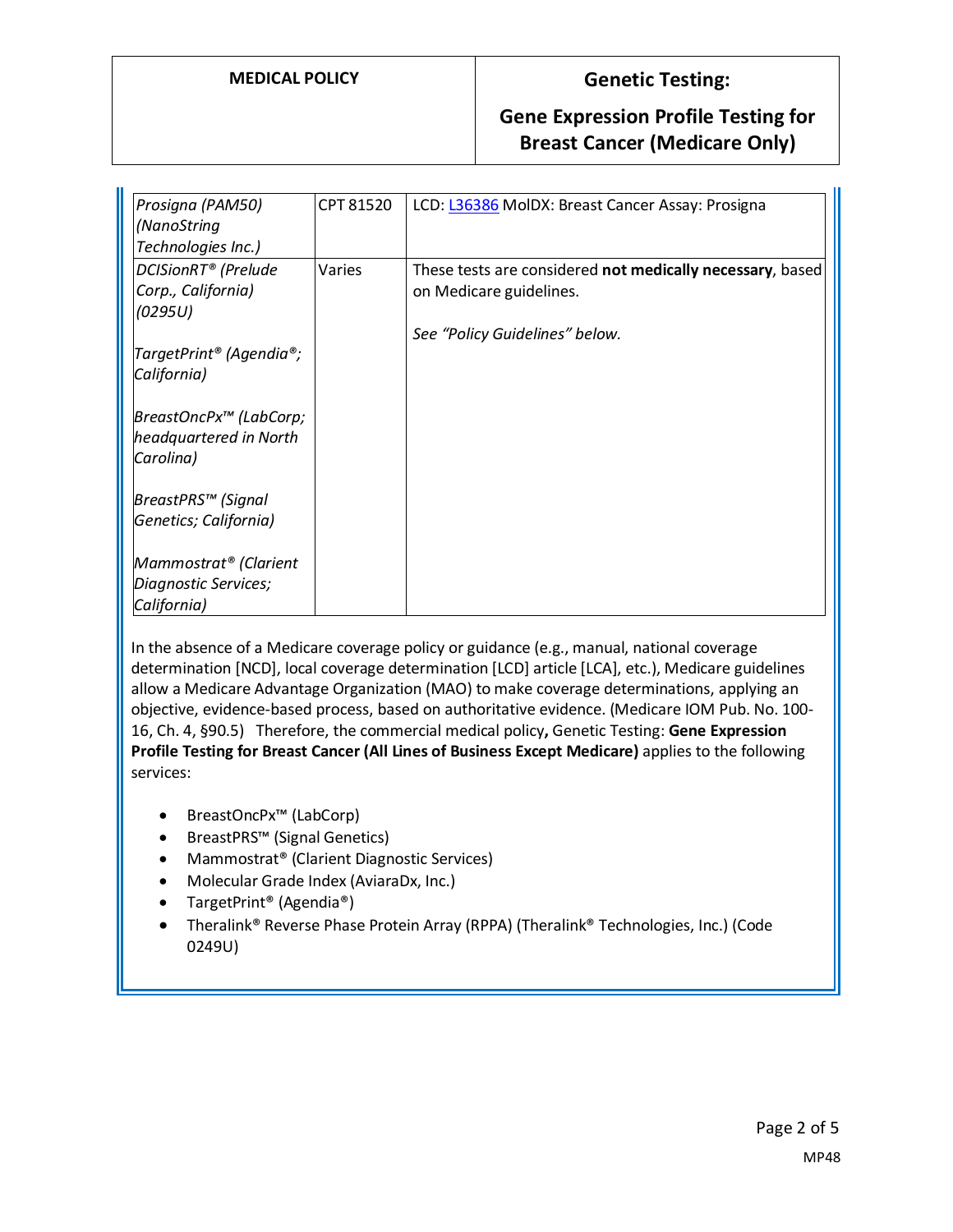### **Gene Expression Profile Testing for Breast Cancer (Medicare Only)**

## **POLICY GUIDELINES**

*Medicare and Medical Necessity*

Laboratories performing tests in service areas which have adopted guidelines or coverage determinations made by the Medicare Molecular Diagnostics (MolDX) Program contractor are required to submit a technology assessment (TA) to establish analytical and clinical validity (AV/CV) and clinical utility (CU). Supporting LCDs regarding TA reviews include, but are not limited to, the following:

- Laboratories in CA & NV: LCD for MolDX: Molecular Diagnostic Tests (MDT) [\(L35160\)](https://www.cms.gov/medicare-coverage-database/view/lcd.aspx?lcdid=35160)
- Laboratories in NC, SC, GA, TN, AL, VA, & WV: LCD for MolDX: Molecular Diagnostic Tests (MDT) [\(L35025\)](https://www.cms.gov/medicare-coverage-database/view/lcd.aspx?lcdid=35025)
- Laboratories in AK, ID, OR, WA, UT, AZ, MT, ND, SD, & WY: LCD for MolDX: Molecular Diagnostic Tests (MDT) [\(L36256\)](https://www.cms.gov/medicare-coverage-database/view/lcd.aspx?lcdid=36256)

Coverage or non-coverage determinations made by MolDX are maintained in the DEX™ Diagnostics Exchange registry catalog and are available for public viewing. If a test does not have a coverage determination by the MolDX Program, then AV/CV and CU have **not** been established and the test is considered not medically reasonable and necessary under *SSA §1862(a)(1)(A)* until a MolDX review is complete and coverage is indicated by MolDX or Noridian. Therefore, tests identified in this policy as not meeting this requirement are not medically reasonable or necessary for Medicare under *SSA §1862(a)(1)(A).*

# **BILLING GUIDELINES**

See associated local coverage articles (LCAs) for additional coding and billing guidance:

- LCA for Coding Article for MolDX: Breast Cancer Index™ (BCI) Gene Expression Test [\(A56335\)](https://www.cms.gov/medicare-coverage-database/details/article-details.aspx?articleId=56335)
- LCA for Billing and Coding: MolDX: Oncotype DX® Breast Cancer for DCIS (Genomic Health™) [\(A57620\)](https://www.cms.gov/medicare-coverage-database/details/article-details.aspx?articleId=57620)
- LCA for Billing and Coding: MolDX: Breast Cancer Assay: Prosigna [\(A57364\)](https://www.cms.gov/medicare-coverage-database/details/article-details.aspx?articleId=57364)
- LCA for Billing and Coding: MolDX: EndoPredict® Breast Cancer Gene Expression Test [\(A57608\)](https://www.cms.gov/medicare-coverage-database/details/article-details.aspx?articleId=57608)

## **CPT/HCPCS CODES**

### **Medicare Only**

No Prior Authorization Required

The following codes do not require routine review for medical necessity, but they may be subject to audit.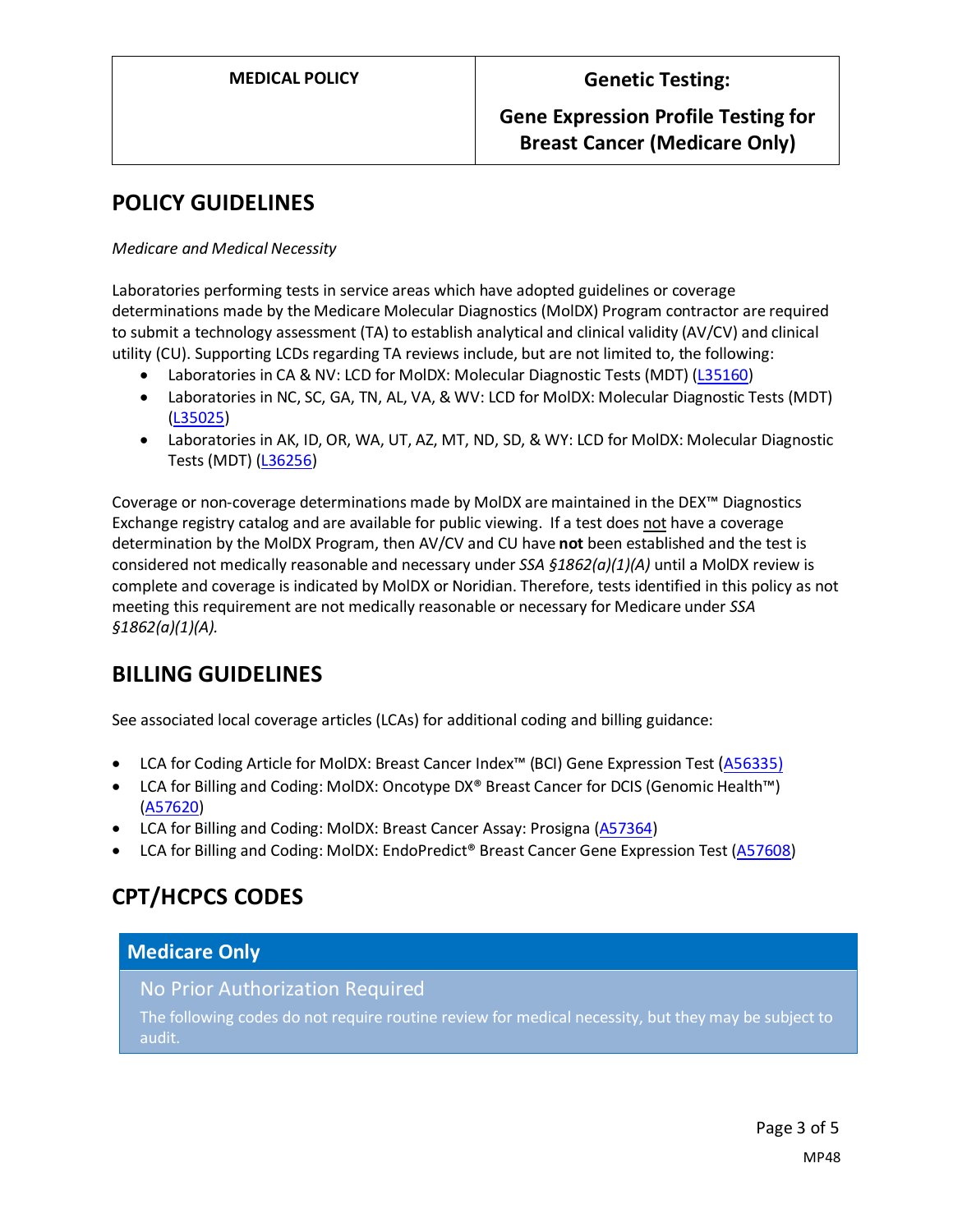# **MEDICAL POLICY Genetic Testing:**

# **Gene Expression Profile Testing for Breast Cancer (Medicare Only)**

| 0045U | Oncology (breast ductal carcinoma in situ), mRNA, gene expression profiling by real-time RT-<br>PCR of 12 genes (7 content and 5 housekeeping), utilizing formalin-fixed paraffin-embedded<br>tissue, algorithm reported as recurrence score (Used to report the Oncotype DCIS test)                                                                                                                      |
|-------|-----------------------------------------------------------------------------------------------------------------------------------------------------------------------------------------------------------------------------------------------------------------------------------------------------------------------------------------------------------------------------------------------------------|
| 81518 | Oncology (breast), mRNA, gene expression profiling by real-time RT-PCR of 11 genes (7<br>content and 4 housekeeping), utilizing formalin-fixed paraffin-embedded tissue, algorithms<br>reported as percentage risk for metastatic recurrence and likelihood of benefit from<br>extended endocrine therapy (Used to report the Breast Cancer Index (BCI) test)                                             |
| 81519 | Oncology (breast), mRNA, gene expression profiling by real-time RT-PCR of 21 genes, utilizing<br>formalin-fixed paraffin embedded tissue, algorithm reported as recurrence score (Used to<br>report the Oncotype DX Breast test)                                                                                                                                                                          |
| 81520 | Oncology (breast), mRNA gene expression profiling by hybrid capture of 58 genes (50 content<br>and 8 housekeeping), utilizing formalin-fixed paraffin-embedded tissue, algorithm reported<br>as a recurrence risk score (Used to report the Prosigna (PAM50) test)                                                                                                                                        |
| 81521 | Oncology (breast), mRNA, microarray gene expression profiling of 70 content genes and 465<br>housekeeping genes, utilizing fresh frozen or formalin-fixed paraffin-embedded tissue,<br>algorithm reported as index related to risk of distant metastasis (Used to report the<br>MammaPrint test)                                                                                                          |
| 81522 | Oncology (breast), mRNA, gene expression profiling by RT-PCR of 12 genes (8 content and 4<br>housekeeping), utilizing formalin-fixed paraffin-embedded tissue, algorithm reported as<br>recurrence risk score (Used to report the EndoPredict test)                                                                                                                                                       |
| 81523 | Oncology (breast), mRNA, next-generation sequencing gene expression profiling of 70<br>content genes and 31 housekeeping genes, utilizing formalin-fixed paraffin-embedded tissue,<br>algorithm reported as index related to risk to distant metastasis                                                                                                                                                   |
|       | <b>Not Covered</b>                                                                                                                                                                                                                                                                                                                                                                                        |
| 0249U | Oncology (breast), semiquantitative analysis of 32 phosphoproteins and protein analytes,<br>includes laser capture microdissection, with algorithmic analysis and interpretative report<br>(Used to report the Theralink® Reverse Phase Protein Array (RPPA) test)                                                                                                                                        |
| 0295U | Oncology (breast ductal carcinoma in situ), protein expression profiling by<br>immunohistochemistry of 7 proteins (COX2, FOXA1, HER2, Ki-67, p16, PR, SIAH2), with 4<br>clinicopathologic factors (size, age, margin status, palpability), utilizing formalin-fixed<br>paraffin-embedded (FFPE) tissue, algorithm reported as a recurrence risk score (Used to<br>report the DCISionRT <sup>®</sup> test) |
|       | <b>Unlisted Codes</b>                                                                                                                                                                                                                                                                                                                                                                                     |
|       | All unlisted codes will be reviewed for medical necessity, correct coding, and                                                                                                                                                                                                                                                                                                                            |
|       | pricing. If an unlisted code is billed related to services addressed in this policy                                                                                                                                                                                                                                                                                                                       |
|       | then prior-authorization is required.                                                                                                                                                                                                                                                                                                                                                                     |
| 81479 | Unlisted molecular pathology procedure                                                                                                                                                                                                                                                                                                                                                                    |
| 81599 | Unlisted multi-analyte with algorithmic analysis                                                                                                                                                                                                                                                                                                                                                          |
| 84999 | Unlisted chemistry procedure                                                                                                                                                                                                                                                                                                                                                                              |